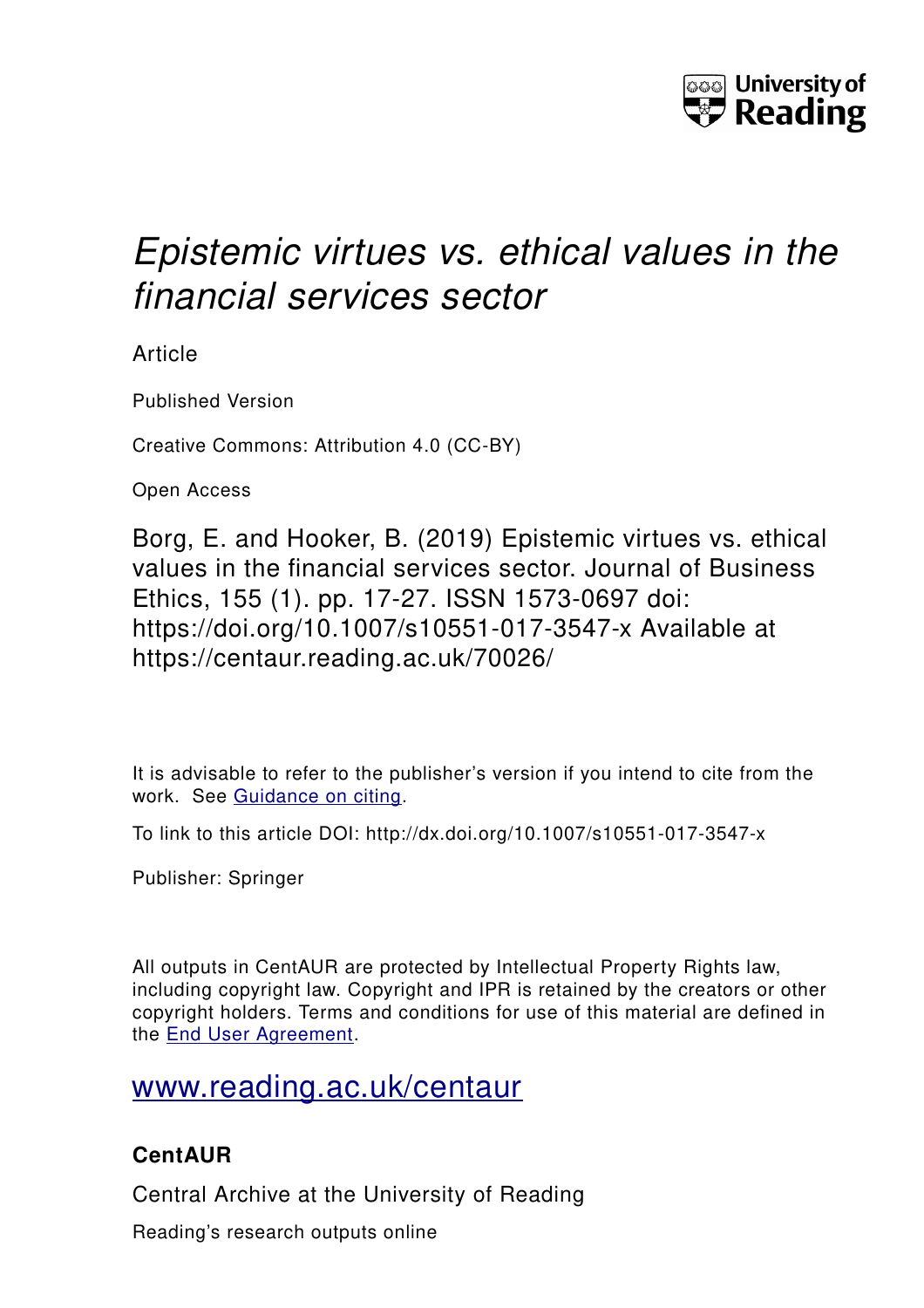ORIGINAL PAPER



### Epistemic Virtues Versus Ethical Values in the Financial Services Sector

Emma Borg<sup>1</sup> [•](http://orcid.org/0000-0003-2725-9568) Bradford Hooker<sup>2</sup>

Received: 30 November 2016 / Accepted: 12 April 2017 © The Author(s) 2017. This article is an open access publication

Abstract In his important recent book, *Ethics and the* Global Financial Crisis: Why Incompetence is Worse than Greed (2015), Boudewijn de Bruin argues that a key element of the global financial crisis of 2007–2008 was a failure of epistemic (i.e. knowledge-based) virtue. To improve matters, then, de Bruin argues we need to focus on the acquisition and exercise of epistemic virtues, rather than to focus on a more ethical culture for banking per se. Whilst this is an interesting suggestion and it is indeed very plausible that an increased focus on proper knowledgerelated behaviour will be part of a solution, we are sceptical both about de Bruin's overarching theoretical claims and about his practical suggestions for change. Instead we argue that change in this sector is best promoted by reconceiving of the relationship between financial institutions and the societies they serve, and that this is fundamentally not an epistemic but a moral issue.

Keywords Ethical values in financial services - Responses to the financial crisis - Financial literacy

& Emma Borg e.g.n.borg@reading.ac.uk Bradford Hooker b.w.hooker@reading.ac.uk

#### Introduction

The global financial crisis of 2007–2008 was one of the most significant events of recent decades. However, very little has been written from a philosophical perspective on what was to blame for causing this event and how to avoid a repeat crisis in the future. A welcome exception to this lacuna is Boudewijn de Bruin's book Ethics and the Global Financial Crisis: Why Incompetence is Worse than Greed [\(2015](#page-11-0)). De Bruin's book manifests impressive philosophical expertise and extensive knowledge about economics in general and financial services in particular. Moreover, the book marshals intriguing arguments to make novel suggestions about the nature of the financial crisis and about how to reduce the risk of future ones.

The main thesis of de Bruin's book is that problems in the financial services sector leading up to the crisis, and on display in subsequent scandals in the sector, are more accurately described as failures of epistemic (i.e. knowledge-related) virtue than as failures of moral virtue. As the sub-title of the book suggests, his idea is that incompetence (and in particular epistemic incompetence) is more problematic in the sector than greed (and, we take it, more problematic than any other relevant non-epistemic moral failing).

The idea that epistemic failings had some role to play in the crisis is of course unarguable. For instance, no one could object to the idea that the firms that bought and sold the highly complex mortgage-backed security products that bundled up over-leveraged sub-prime US mortgages should have been more epistemically diligent in discovering the real risk associated with those products. However, from the recognition that epistemic failures had some role to play in the crisis, it is a significant step to the theoretical model, and practical implications, that de Bruin recommends. In

<sup>1</sup> Philosophy Department, Reading Centre for Cognition Research, University of Reading, Reading RG6 6AA, UK

<sup>&</sup>lt;sup>2</sup> Philosophy Department, University of Reading, Reading RG6 6AA, UK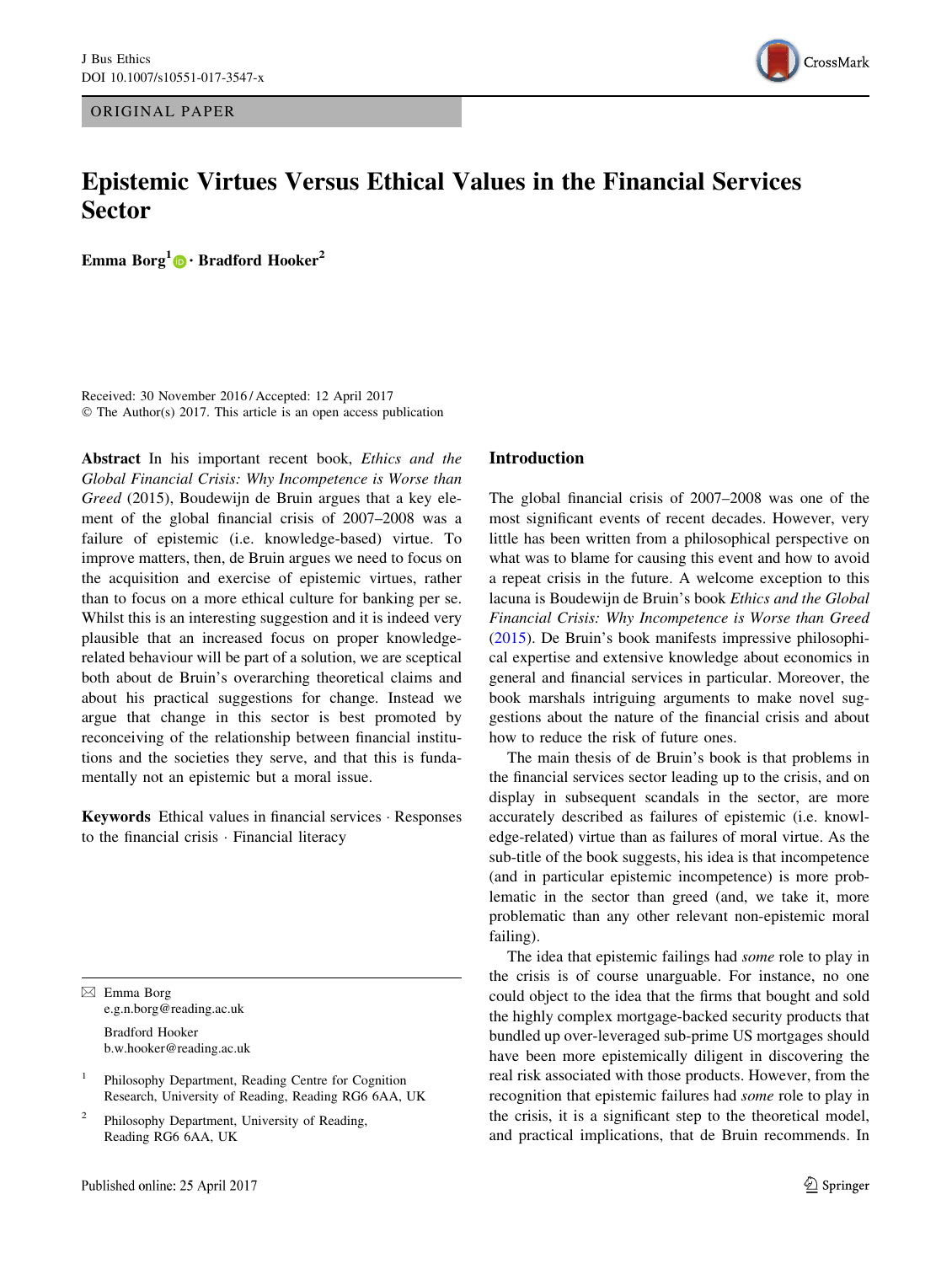particular, beyond the unarguable role for improved epistemic practices, de Bruin also needs to establish two further claims:

- First, that the undeniable requirement that epistemic practices be improved is best understood in terms of the theoretical framework of epistemic virtue theory (of the kind that de Bruin offers).
- Second, that the epistemic virtue theory thus elaborated provides the best way to think about the crisis and subsequent scandals.

In this paper, we argue against both these further claims. That is, we argue that the move to epistemic virtue theory is unnecessary and that the evident epistemic failures were no more than one small part of the story, with the overarching problem being one of a moral, not epistemic, failure. Furthermore, this argument matters, because the way that policy analysts conceive of the crisis will affect the moves they take to be necessary to help safeguard against future problems. Thus, as we will explain, because we disagree with de Bruin about the best way to conceive of the crisis, we also disagree with him about the steps needed to ameliorate matters in this area.

The structure of the paper is as follows: §1 provides an overview of de Bruin's account. §2 turns to the question of whether or not the evident epistemic failings on display both pre- and post-crisis are best understood in terms of epistemic virtue theory and this section goes on to offer some initial reasons to be sceptical about this claim. Then §3 turns to our main argument: that de Bruin is mistaken to conceive of the crisis in terms of a failure of epistemic virtue. We argue, first, that de Bruin has failed to provide an appropriate normative ground for the epistemic virtues to which he appeals, second, that he has failed to knock out relevant alternatives to his proposed account, and third, that an account in terms of epistemic virtues provides no clear pathway to practical improvements. Furthermore, as we argue in §4, the alternatives to de Bruin's approach give rise to a different way to view the crisis—as emerging from a failure by the large financial institutions to properly recognize and act in line with their special social role. We argue that de Bruin is wrong to dismiss the idea that banks have a special status within the business world and that recognition of this special status helps to clarify the kinds of concrete steps which need to be taken both to rebuild warranted public trust in the sector and to help safeguard against future financial crises. We close by restating why this issue matters—why it is important that we not only identify the true nature of the failings during and after the global financial crisis but also take steps to restore warranted trust in the sector by safeguarding against these failings in the future.

#### The Nature of the Global Financial Crisis

The fact that many banks needed rescuing during the crisis by the state or by foreign investors/states has undermined public confidence in their competence. And scandals in the sector, such as mis-selling of payment protection insurance and colluding in fixing the Libor, have led the public to believe that banks prioritize profit at the cost of any other consideration (short of illegality).<sup>1</sup> To compound matters here, the standard mechanisms for curbing poor behaviour—reputational damage and the imposition of financial penalties—are widely held to be insufficiently effective.<sup>2</sup>

Another complaint against the banks is that they ''privatized gains and socialized losses''. Over a number of years, banks made huge profits by taking unreasonable risks. They sold very risky sub-prime mortgages and let their capital ratios get very low. These turned out to be risks with bad consequences. And these bad consequences were not just for the people who owned or worked for the banks. Because the banks were so foundational to our economy that they were thought to be ''too big to let fail'', governments decided to prevent failure in most cases. So the bad consequences of selling very risky sub-prime mortgages and letting banks' capital ratios get very low were also for society's tax payers, who had to pick up the bill.

Now if the banks had been willing to take on the unreasonable risks precisely because of an expectation on

<sup>&</sup>lt;sup>1</sup> Of course, one might think that pursuit of shareholder value as the primary objective is written into law, so that banks (along with all other corporations) have no choice but to pursue profit above all else. However, legislative frameworks do recognise the existence of secondary duties. For instance, Section 172 of the UK Companies Act 2006 notes that company directors must have regard to ''the interests of the company's employees, the company's relationships with its suppliers and customers, the impact of the company's operations on the community and the environment, and the desirability of the company maintaining a reputation of high standards''. It is then the capacity of banks to balance these primary and secondary duties which we take it the public have lost confidence in post-crisis.

<sup>&</sup>lt;sup>2</sup> For instance surveys apparently show an on-going acceptance within the industry of misbehaviour (e.g. Wall Street, Fleet Street and Main Street: Corporate Integrity at a Crossroads [2012](#page-11-0)) and despite record levels of fines imposed on the sector, scandals continue to come to light. As the G30's recent report Banking Conduct and Culture ([2015,](#page-11-0) p. 21) states, "At the time this report was drafted, cumulative fines for the largest global banks exceeded US\$300 billion since the financial crisis (McLannahan [2015\)](#page-11-0). The extent to which these losses are becoming a prudential issue is illustrated by the US Federal Reserve's 2014 Comprehensive Capital Analysis and Review exercise (US Federal Reserve [2015](#page-11-0)), which revealed that operational risk losses for 25 US banks amounted to about US\$150 billion over nine quarters, the majority of which related to litigation losses and were comparable to the credit losses incurred by the banks. In part driven by these losses, bank returns are well below expected returnon-equity hurdles, and average valuations are well below historical standards''.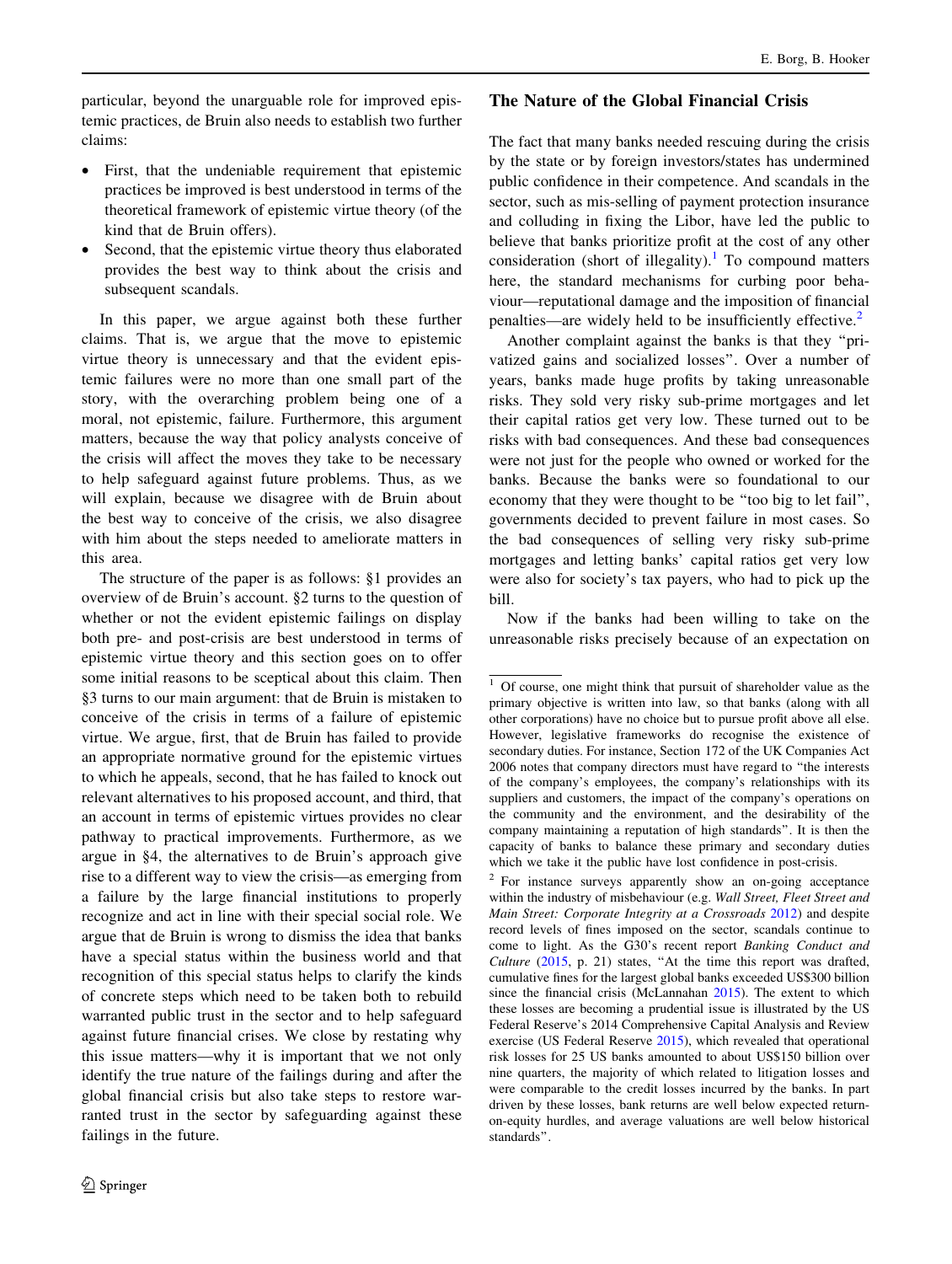their part that the state would prevent their failure or because of a blindness to the potential impact of taking on such risks, then here was ''moral hazard'' on a massive scale. The term ''moral hazard'' refers to a structural unfairness: one person or group is able to make decisions where all or most of whatever benefits that will result will go to this person or group, and yet, if the decisions instead turn out to result in harms, these harms will be borne mainly by others. When the banks were making large profits, most of their profits (only most because there was of course tax paid) were going to their shareholders and employees. When huge net profit turned to huge net loss, the state had to pay, since the banks were deemed ''too big to let fail''. Those outside the banks resented getting stuck with (most of) the bill after having had no part in the decisions that generated that bill and only benefited from the earlier profits to the extent that those profits were taxed.

Pummelled by such criticisms, the banking sector lost the public's trust. A key step in improving the sector, and thus providing grounds for restoring trust, must be the correct identification of the failures that led to the banking crisis. Without the correct identification of the failures that led to the banking crisis, we are unlikely to hit upon successful safeguards against reoccurrence.

Boudewijn de Bruin has recently argued that the problem behind the crisis was not (predominantly) greed or an overweening emphasis on the profit motive, but was rather a specific kind of incompetence. The problem, he suggests, lay with a failure (on behalf of both professionals and customers) to realize basic epistemic virtues, such as:

- Love of knowledge
- Courage (in assessing evidence and revising and expressing beliefs)
- Justice (giving fair hearing to opposing positions)
- Temperance (balancing the right amount of inquiry, warrant and belief formation)
- Humility (seeking a wide range of opinions and avoiding arrogance)
- Epsitemic generosity

De Bruin's discussion is valuable at least in part because there is always a need to be reminded that individuals and businesses should

- (a) be inquisitive,
- (b) seek evidence,
- (c) be unbiased and impartial about sources of evidence (people who aren't white, aren't male, aren't Christian, etc., shouldn't be distrusted just because they aren't white, aren't male, aren't Christian, etc.),
- (d) test propositions and evidence where possible,
- (e) soberly form beliefs supported by the evidence,
- (f) listen to other people's criticisms of these beliefs,
- (g) stick to the beliefs justified by the evidence even when these beliefs are unpopular or inconvenient,
- (h) be humble about one's own fallibility, and
- (i) share knowledge freely with others, except when some people (e.g. customers, clients, shareholders, employees) have a right that the information be kept confidential.

However, whilst the benefits of the epistemic practices listed in (a)–(i) are unassailable, de Bruin needs to establish two further, non-trivial, theses to arrive at his account of the crisis in terms of epistemic virtue theory. First, he needs to establish the thesis that the kinds of epistemic behaviour listed in (a)–(i) are themselves best understood, from a theoretical point of view, in terms of virtue epistemology. Second, and most importantly from our current perspective, he needs to establish the thesis that the financial crisis is best viewed in terms of such a virtue epistemology, with the upshot that moves to safeguard against future problems should focus on ways to encourage the acquisition and exercise of epistemic virtues.

We will argue that de Bruin does not succeed in establishing either of these further theses. The next section looks at the relationship between good epistemic practices and the theoretical approach of virtue epistemology. ''[Re](#page-4-0)[jecting the Epistemic Virtue Theory Approach to the](#page-4-0) [Financial Crisis and Subsequent Scandals'](#page-4-0)' section examines the claim that the financial crisis should be viewed in terms of a failure of epistemic virtue.

#### Is Good Epistemic Behaviour Best Understood in Terms of Epistemic Virtues?

Virtue epistemology holds that epistemic virtues ''motivate and enable people to perform investigative actions and adopt beliefs in ways that enlarge the likelihood of gaining knowledge to the extent that this is necessary for reaching other goals they have"  $(2015, p. 70)$  $(2015, p. 70)$ .<sup>3</sup> As we said, de Bruin points to the virtues of love of knowledge, epistemic justice, epistemic temperance, epistemic courage, epistemic humility, and epistemic generosity. We wonder whether these epistemic virtues are anything over and above the dispositions and kinds of behaviours listed in (a)–(i). If they are not, then we think de Bruin owes some further account of what is gained by the move to the more theoryladen talk of virtues. On the other hand, if the virtues are

<sup>&</sup>lt;sup>3</sup> Many virtue epistemologists take knowledge to be valuable for its own sake. De Bruin might agree with that idea but he doesn't rely on it. Instead he takes knowledge to be instrumentally valuable to achieve other goals [\(2015](#page-11-0): 70). Most relevant here will be the goal of business, which typically is to maximize the value of shares in the business, subject to certain legal and moral side-constraints, as Milton Friedman contended.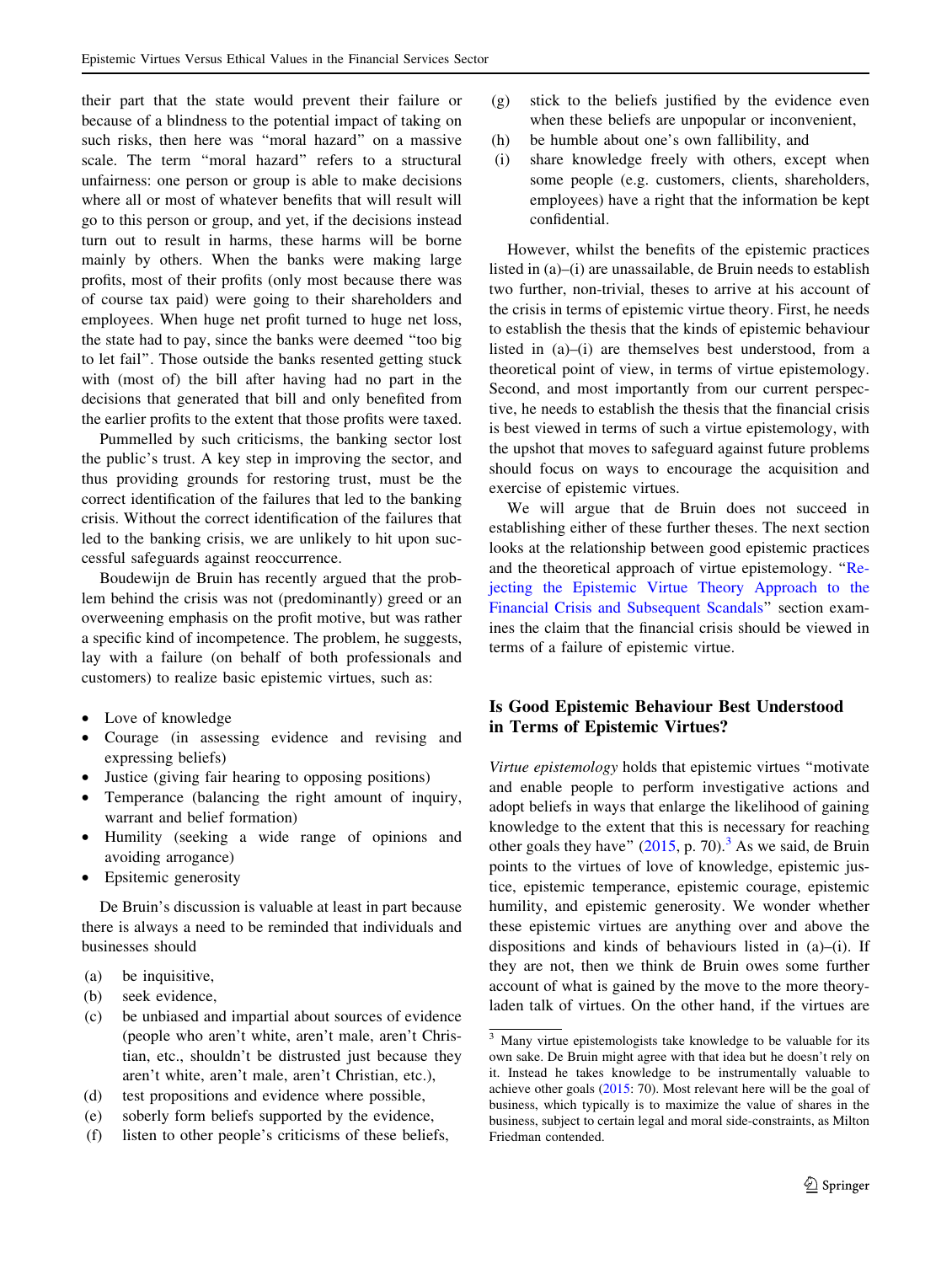<span id="page-4-0"></span>something more than the dispositions and behaviours in (a)–(i) then it would be good to be told more about what this difference is.

De Bruin periodically suggests that virtue epistemology should be understood in terms of the Aristotelian ''doctrine of the mean''. In many cases, this suggestion seems implausible. Here is one example. Epistemic justice consists in being unbiased and impartial about sources of evidence. We agree of course that testimony from someone should not be ignored or discounted merely because of that person's race, religion, national origin, gender, etc. But we cannot see how either epistemic justice (i.e. unbiased impartiality) is perspicuously conceived of as a mean between extremes. To take another example, epistemic generosity does not seem perspicuously described as a mean between extremes. Of course, the disposition to provide information when others (e.g. colleagues, customers, regulators) have a right to that information can be juxtaposed with the disposition to withhold information when others (e.g. shareholders, clients) have a right that the information remains confidential. But that there is this juxtaposition hardly entails that there is a virtuous mean between the extremes.

Admittedly, there are varieties of virtue epistemology that do not rely on the doctrine of the mean. Maybe some such variety can be shown to be helpful to business ethics. However, we contend that more work would be needed to show that the unobjectionable points captured by (a)– (i) really are best rendered within the theoretical framework of virtue theory which de Bruin recommends.

#### Rejecting the Epistemic Virtue Theory Approach to the Financial Crisis and Subsequent Scandals

#### Rejecting De Bruin's Argument for the Normative Ground of Epistemic Virtues

For de Bruin's argument to go through, there must be a normative force for the epistemic virtues—that is to say, they must be things we are in some way required to acquire. To provide this normative grounding, de Bruin appeals to an antecedent commitment in the financial services sector to what he terms the ''Argument from Liberty'', where the premises of the argument are as follows:

Argument from Liberty (de Bruin [2015:](#page-11-0) 35–36)

- 1. It is a good thing to increase the personal responsibility people have for satisfying their own preferences.
- 2. Increasing freedom of choice leads to an increase in the personal responsibility people have for satisfying their own preferences.

3. Liberalization (i.e. reducing restrictions on freedom of enterprise) increases freedom of choice.

De Bruin ascribes acceptance of these premises to, amongst many others, Ronald Reagan, Margaret Thatcher, Bill Clinton, and Tony Blair (2015: 44) and suggests that these ideas have been influential in reforming policy in countries ranging from China, India, Mexico, and Ghana, to South Africa. De Bruin notes, ''This reasoning inspired, amongst other things, the privatization of pension schemes in the UK and the liberalization of legal regulations on mortgage lending in the United States'' ([2015:](#page-11-0) 36–37). The rationale that the financial services industry offers for opposing restrictions on freedom of enterprise is that such restrictions get in the way of customers' optimizing the allocation of their resources and thus get in the way of customers' maximizing their wealth and well-being (2015: 43). So the financial services industry is de facto committed to the Argument from Liberty.

Before we engage with de Bruin's own discussion of the Argument from Liberty, we should note that the argument, as de Bruin lays it out, is incomplete as the conclusion is left implicit. What is the conclusion supposed to be? Presumably, it is:

Conclusion: liberalization is a good thing.

However, to drive this conclusion *validly*, the argument needs a fourth premise:

4. Something that leads to a good thing is itself a good thing.

This extra premise, in this unqualified version, would be difficult to defend. True, many good things lead to other good things. However, it is also the case that many good things are caused by things that are in themselves neither good nor bad. Furthermore, the real problem is that sometimes something bad leads to something good. Here are two of countless possible examples. War is bad and social solidarity is good, but war can lead to social solidarity. Disease (in something good) is bad and love (of a good thing) is good, but John (who is good) becomes diseased and then John's disease leads to Sukh's loving him.

In the light of such obvious counterexamples to premise 4, we would have to qualify 4 to:

4\*. Something that leads to a good thing is good in at least one respect—namely in leading to that good thing.

But now the problem for the Argument from Liberty is that:

Conclusion: liberalization is a good thing.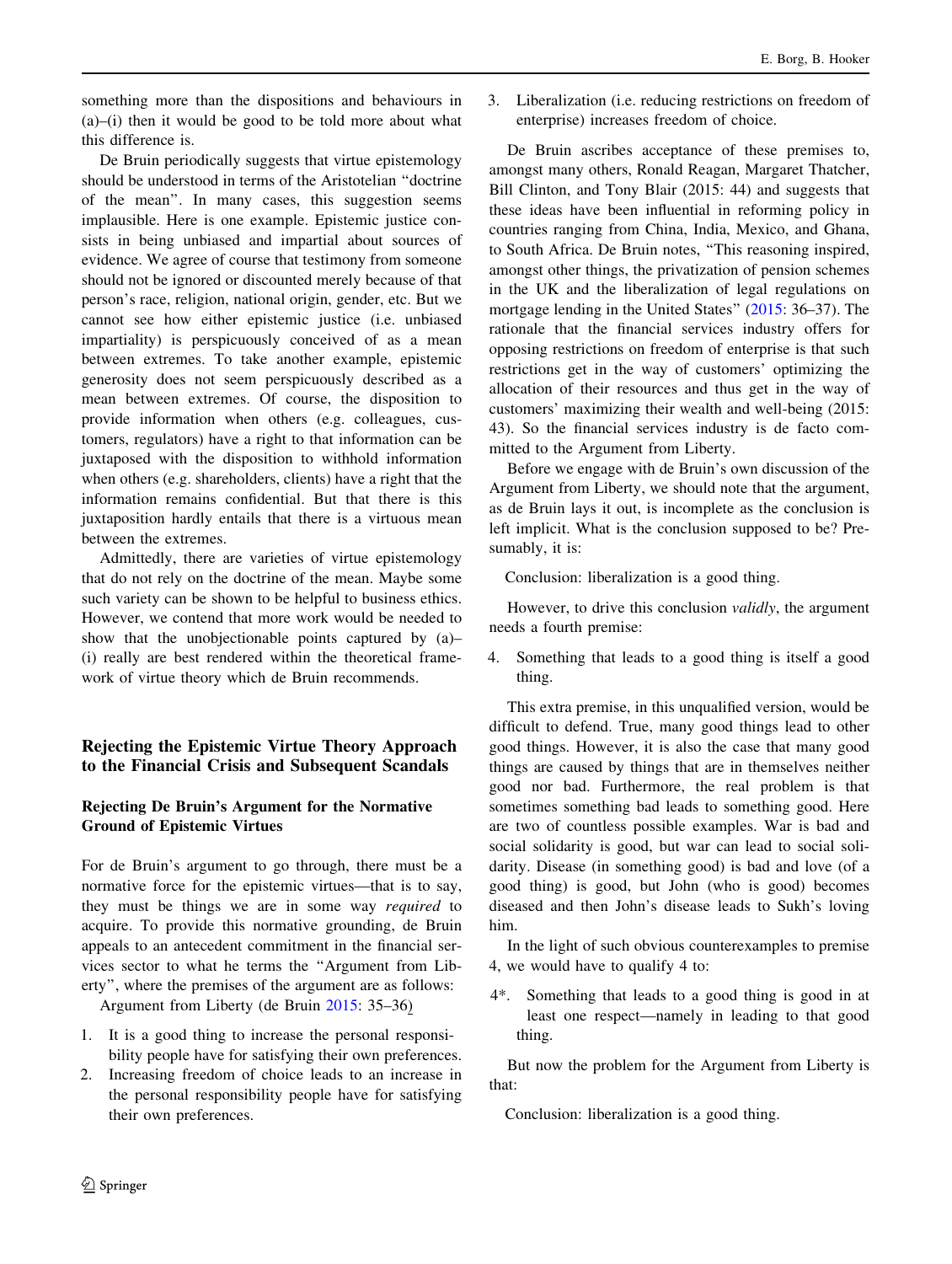needs to be more qualified. Once premise 4 is replaced with premise 4\*, the conclusion that can be validly drawn is the much more modest:

Conclusion\*: liberalization is good in at least one respect.

This much more modest conclusion is perfectly compatible with acknowledging that liberalization is bad on balance, that is, once all things are considered.

We suggest, then, that it is not possible to deliver a version of the Argument from Liberty which is both valid and capable of supporting the conclusion that most proponents of the argument presumably want (namely, that liberalization is good simpliciter, or at least on balance once all things are considered). Instead of criticizing the Argument from Liberty along such lines, however, de Bruin writes, "my interest in the argument is mainly driven here by the project of finding a normative starting point of epistemic virtue. I do think of the argument as potentially a quite powerful source of policymaking, but only if a number of epistemic assumptions be satisfied, which it is the unwarranted tendency of many commentators and policymakers to neglect.'' [\(2015](#page-11-0), p. 36) De Bruin makes the excellent point against a general application of the Argument from Liberty that it presumes people are aware of and understand the choices they are being offered. People's doing what they want is unlikely to maximize their wealth and well-being if their preferences are based on ignorance, misunderstanding, illusion, unreliable information, or illogical reasoning ([2015,](#page-11-0) p. 40). In de Bruin's words, ''people need genuine knowledge to benefit from increased freedom'' [\(2015](#page-11-0), p. 43). Likewise, insofar as the focus is on increasing people's responsibility for their own choices and welfare, people need to know what courses of action or inaction are available to them, what the possible consequences are of these, and what the probabilities of these consequences are [\(2015](#page-11-0), p. 41).

So far, we have seen that the Argument from Liberty presumes people need knowledge. If we distinguish having knowledge from having epistemic virtue, we have not yet seen why the Argument from Liberty presumes people need epistemic virtue. A plausible idea is that knowledge and understanding are very unlikely in the absence of epistemic virtue. We will return to this idea later, after raising some other worries.

A first worry is that, even if de Bruin is right that there is a de facto acceptance of the Argument from Liberty by financial institutions, it is a further question whether financial institutions are *right* to accept the argument. Perhaps the Argument from Liberty should be rejected (de Bruin acknowledges this question can be raised [\(2015](#page-11-0): 42–43)). If the Argument from Liberty should be rejected, a further question is posed: would the normative ground for the epistemic virtues be lost if we reject the Argument from Liberty, at least as it stands?<sup>4</sup> If the normative ground for the epistemic virtues is tied to the Argument from Liberty, de Bruin should have provided a stronger argument for accepting the Argument from Liberty itself.

A second worry here concerns how the appeal to the Argument from Liberty sits within de Bruin's overall conception of what a financial institution is. He discusses at some length how we should construe institutions and ultimately assumes (he says for the sake of argument) an extremely minimal conception of what a corporation is. Following Milton Friedman, de Bruin conceives of a corporation as a fictional body introduced to facilitate voluntary contracts. On this view, there are no properties other than this that are necessary in order for something to be a corporation. As corporations, financial institutions have no necessary goals, although of course there will be the goals of individuals within these corporations. De Bruin writes, ''It is a category mistake to derive a corporate purpose from [these] multifarious individual purposes" ([2015:](#page-11-0) 31).

However, we might wonder whether the "category" mistake'' is assigning a corporate purpose per se or assigning a purpose derived from individual goals. Admittedly, in line with the Fallacy of Composition, there need be no purpose that can be simply extracted from the goals of individual members. But avoiding the Fallacy of Composition does not preclude recognizing the possibility of some kind of emergent purpose.

A familiar case here in favour of the possibility of emergent purposes is the function of an army: X, Y, Z may each have a goal of defending only their own family and goods; however, they realize that it would be more effective to join together to prevent attack. Thus they form an army, which has an emergent goal of defending the whole territory (a goal not endorsed by any individual independent of the formation of the army). If this kind of institution-level purpose is possible, then Friedman's and de Bruin's minimal conception of a corporation can be resisted, in favour of a more substantive account that leaves room for ''the proper function of a financial institution'' to

<sup>4</sup> One possible reason to reject the Argument from Liberty stems from the fact that research suggests that choice maximization (beyond a certain point) is in fact detrimental to agents, e.g. work in social psychology shows that people are less satisfied when making choices in the face of very large numbers of options (choosing an ice cream in a shop that has too many flavours, buying coffee from a chain with a large number of possible drink variations) and it is wrong to think that this loss of utility occurs only ''because we cannot see the wood for the trees and lack full knowledge of our decision situation'' (de Bruin [2015](#page-11-0): 43). We might have full knowledge of the different flavours; what overwhelms is the sheer variety. De Bruin is right that the problem occurs ''when we do not know how to distinguish alternatives [and] start feeling overpowered and unable to choose'' ([2015:](#page-11-0) 43), but it's not more knowledge that will help here—it may be that nothing epistemic will improve the situation.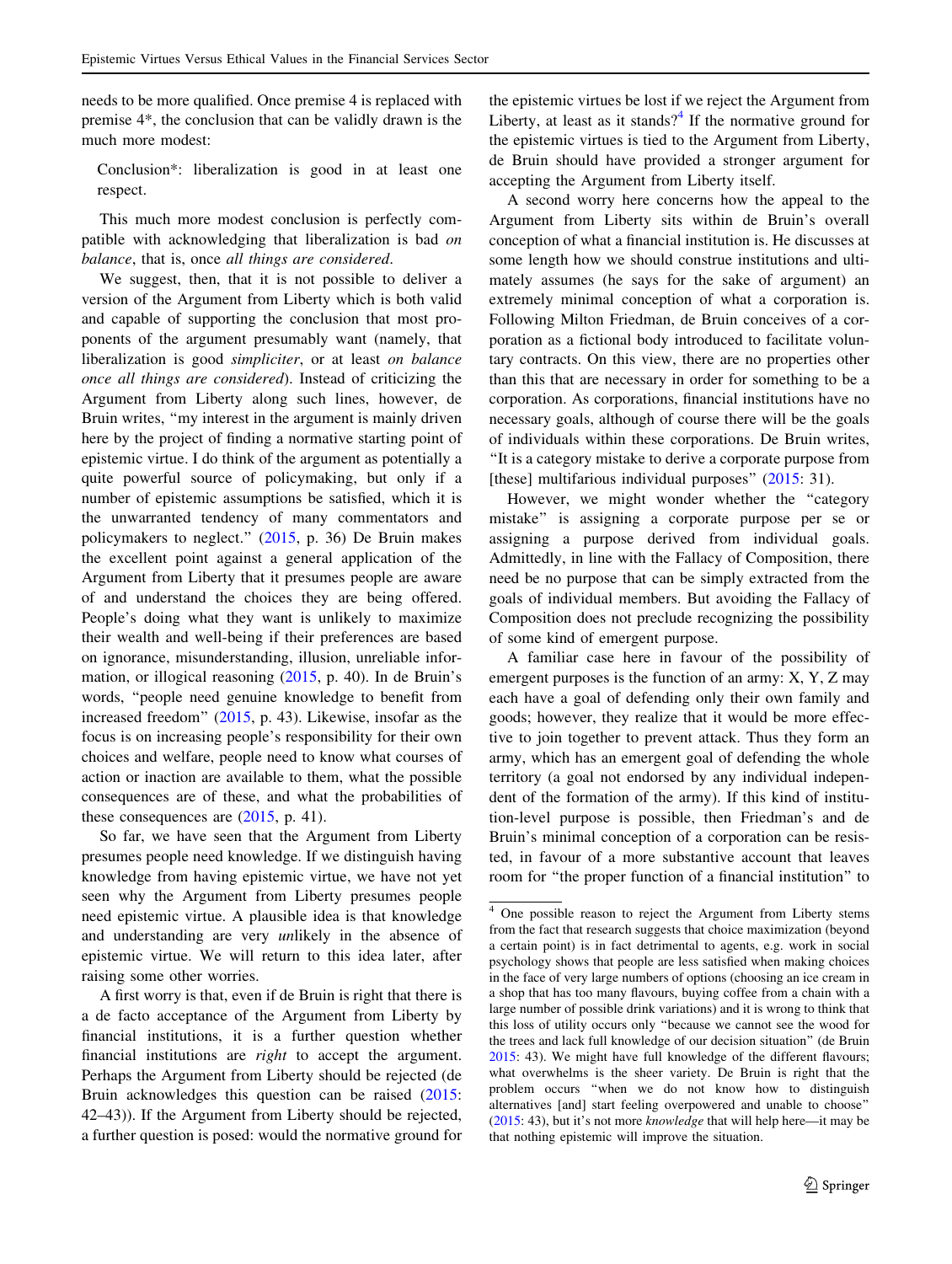be something more than merely facilitating voluntary contracts.<sup>5</sup>

De Bruin might accept this point, for he explicitly notes that he advocates the minimal conception of a corporation only for the sake of argument. His aim is to show that the normative construal of the epistemic virtues can be properly grounded without making any substantial assumptions about the nature of corporations at all. If a more substantial conception of a corporation turns out to be correct (say one which allows for institutional purposes), taking on board this more substantial conception of a corporation might still be perfectly compatible with de Bruin's stance. (Whether or not this more substantial conception of a corporation is compatible with de Bruin's stance depends of course on what this conception is.)

Yet even if we set that point aside and grant to de Bruin his minimal conception of a corporation, there remains a problem here for him. Given the extremely minimal conception of a corporation he adopts, is he then entitled to maintain that financial corporations must be committed to the Argument from Liberty? If a financial corporation is nothing more than a nexus of voluntary contracts, there seems little reason to assume that this corporation possesses a commitment to anything (perhaps beyond those contracts). It seems odd that de Bruin on the one hand adopts such a minimal account of what a corporation is and yet on the other seems to adopt such a substantive view of what a corporation accepts or views as desirable. Yet if the minimal conception of a corporation is incompatible with the idea that financial corporations must be committed to the Argument from Liberty, then we do not in fact have the normative grounding for the epistemic virtues that de Bruin promised. To provide the normative ground that de Bruin promised, he has to show that financial institutions, as minimally construed, are committed to the Argument from Liberty. We are sceptical that this can be shown.

Finally, whilst de Bruin is right to note that there is a place for improved epistemic practices here and that regulators ''have to acknowledge that the mere provision of information concerning freedom is only partly going to address the needs of people facing financing decisions''  $(2015: 90)$  $(2015: 90)$ —i.e. as we might put it: information is not the same thing as knowledge—still he seems wrong to maintain that this reveals a special place for epistemic virtues over a focus on ethics more generally. For even if de Bruin is granted the special place he wants for the Argument from Liberty, still this argument has other preconditions besides the epistemic ones. For the Argument from Liberty to work, customers need practical virtues (e.g. courage, strength of will) to exercise their choice and they must have the political liberty and financial resources to put into effect a preference for one basket of goods and activities rather than another. So the Argument from Liberty itself requires more than epistemic virtues. Thus, even on de Bruin's favoured conception of the landscape, knowledge matters but certainly isn't the whole story.

#### Rejecting the Claim that Internalization of Epistemic Virtue is the Best Way to Address the Problem

De Bruin's positive answer to the question of how things can be improved in the sector is that agents need to acquire and exercise epistemic virtues ([2015:](#page-11-0) chs. 3, 4). We counter with the observation that the epistemic worries themselves could be addressed in ways that need not involve internalizing the virtues. For instance, consider the epistemic asymmetry that exists between customers and professionals in the financial sector, such that customers are often lacking in both the kind of financial literacy required to understand the products on offer to them and are often lacking in the appropriate kinds of information required to allow them to make a well-informed decision. There are two obvious ways in which to address this problem. First, an attempt might be made to improve the financial literacy of customers (potential as well as actual) of financial services. Second, customers might be encouraged to get more and better advice. Of course, both these options might be taken together—improving the financial literacy of customers and offering them better financial advice. However, de Bruin assesses them as separate options. And he argues that neither of these two alternative moves is adequate.

First, considering moves to improve financial literacy, de Bruin [\(2015:](#page-11-0) 72–73) cites a study showing that university students who had undergone a nineteen-hour financial literacy programme were more likely to purchase less comprehensive health insurance policies, thereby taking a higher risk. He concludes ([2015](#page-11-0): 73) that there is no proven connection between financial literacy and intelligent investment: ''[T]o date, no study seems to have broached the topic of the correlation between financial literacy and wise investment''.

Second, he argues against treating the provision of financial advice (customers' taking financial advice is a prime example of what he terms ''outsourcing epistemic responsibility'') as an adequate solution. He provides four considerations against treating the provision of financial advice as an adequate solution. First, trust in financial advisors has diminished (2015: 73). Second, those most in need of financial advice are the least likely to buy it (2015: 73–74). Third, people often don't do what advisors suggest (2015: 74). Fourth, although some evidence suggests that

 $5$  See Mayer ([2013\)](#page-11-0) for an excellent and thought-provoking discussion of the nature, and thus the purpose, of corporations in general.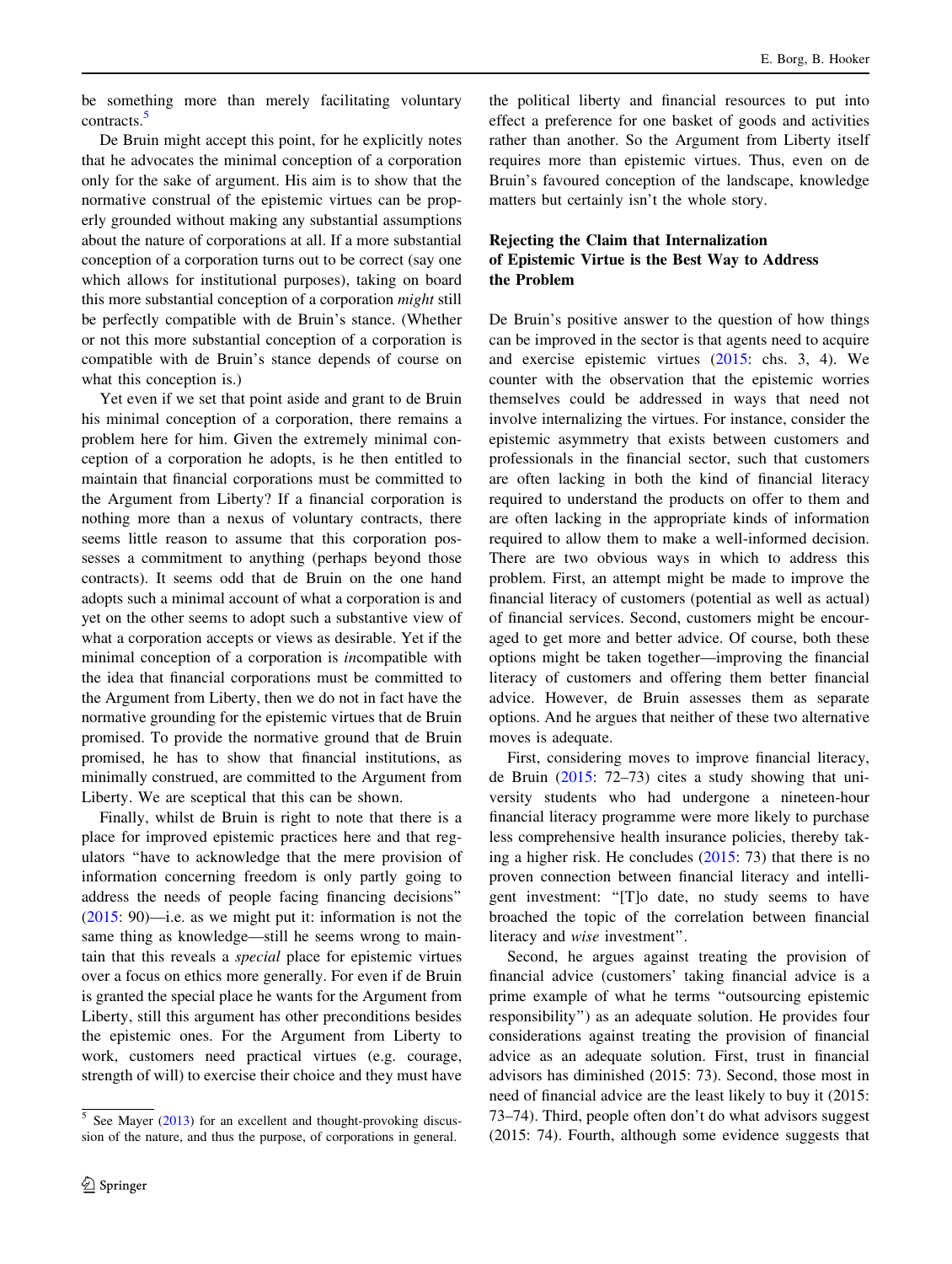requiring customers to seek financial advice does improve financial outcomes (2015: 103), this may be through ancillary effects (e.g. that such legislation reduces the provision of financial services to high risk clients—banks stop offering mortgages to those required to seek advice).

From these considerations, de Bruin concludes that the way forward is not to try to improve customers' financial literacy or to provide customers with financial advice, but for customers to internalize and practice the epistemic virtues ([2015:](#page-11-0) 74):

The question … is not what levels of knowledge about finance are sufficient for adequate financial planning. On the contrary, I investigate the epistemic virtues leading people to acquire the knowledge and the vices that result in their failing to do so. Doing this suggests ways to strengthen financial literacy. But financial literacy is not always accompanied by epistemic virtue, nor does financial illiteracy imply epistemic vice by necessity.

As this passage indicates, de Bruin maintains that financial literacy and advice are distinct from epistemic virtue in this area, with financial literacy and advice being neither necessary nor sufficient for epistemic virtue.

Of course, we agree that financial literacy is possible without epistemic virtue ("financial literacy is not always accompanied by epistemic virtue''). However, de Bruin also claims that one can fail to have financial literacy (i.e. be in a position of financial illiteracy) and still have epistemic virtue (or at least absence of epistemic vice—''nor does financial illiteracy imply epistemic vice by necessity''). We doubt that, in today's increasingly complex financial marketplace, there are many people who have epistemic virtue with respect to financial matters and yet do not have at least a significant degree of financial literacy. As a matter of conceptual analysis and metaphysical necessity, we acknowledge that, since literacy/illiteracy and virtue/vice are contrasts of scalar terms, there is room for argument about whether one must have at least minimal financial literacy in order to have at least minimal epistemic virtue about financial matters. As a practical matter, however, we think that nowadays no one could be plausibly described as epistemically virtuous about financial matters if this person was almost completely illiterate about such matters.

Furthermore, and even more problematic for de Bruin, if financial literacy and advice were able to solve the problems, this independence would show that a move towards epistemic virtue was not necessary for addressing the problems here. Moreover, we are not persuaded by de Bruin's arguments against trying to improve customers' financial literacy and against providing customers with financial advice. The fact that financial literacy is difficult to improve certainly does not in itself militate against attempts to improve it. Perhaps the attempt just needs more effort (after all, lots of worthwhile goals are difficult to achieve). Furthermore, only one study is cited to show that financial education doesn't help. $6$  So the evidence base for dismissing financial education is far too thin.

De Bruin's argument against the provision of financial advice is even weaker. First, the worry that trust in financial advisors has declined doesn't speak against provision of advice; it speaks in favour of improving levels of trustworthiness of financial advice. Second, the worry that those most in need of financial advice are least likely to buy it speaks in favour of provision of free or very inexpensive advice, not in favour of no advice at all. Third, the recognition that people often don't do what advisors advise may point to possible problems with the way advice is provided. But in general if people ignore appropriate and appropriately given advice without good reason, then they have to shoulder the liability for their decisions; otherwise, personal responsibility is undermined.

We therefore contend that the options de Bruin rejects improving customers' financial literacy and education and the provision of good, accessible financial advice to customers—remain firmly on the table as ways to reduce the risk of further problems in this sector. The combination of these options does not entail the acquisition or practice of full epistemic virtue by customers. Yet these options seem to us to be very valuable, especially in combination.

#### Rejecting the Idea that an Appeal to Epistemic Virtue has Practical Application

The correct understanding of the failings in the financial services sector during and after the crisis of 2007–2008 might well suggest practical ways to try to avoid problems in the future. Yet the degree to which de Bruin's appeal to epistemic virtues can really help us in this respect is unclear.

First, the proposal that customers should acquire the epistemic virtues needed to make wise choices themselves looks even more problematic in practice than the options de Bruin rejects. For instance, products change and multiply, terminology mutates, advertising manipulates, and fashions swirl. In the context of such change and complexity, it is highly unlikely that sufficient epistemic virtue could be developed in nearly all customers of mortgages and other financial services to protect them from ruinous contracts.

 $\overline{6}$  It is also unclear in the cited study that the students really are investing unwisely: given their age (and thus the statistical improbability of serious illness in the short term) together with other calls on their resources, it may be that the best investment strategy for the students was to opt for cheaper health insurance.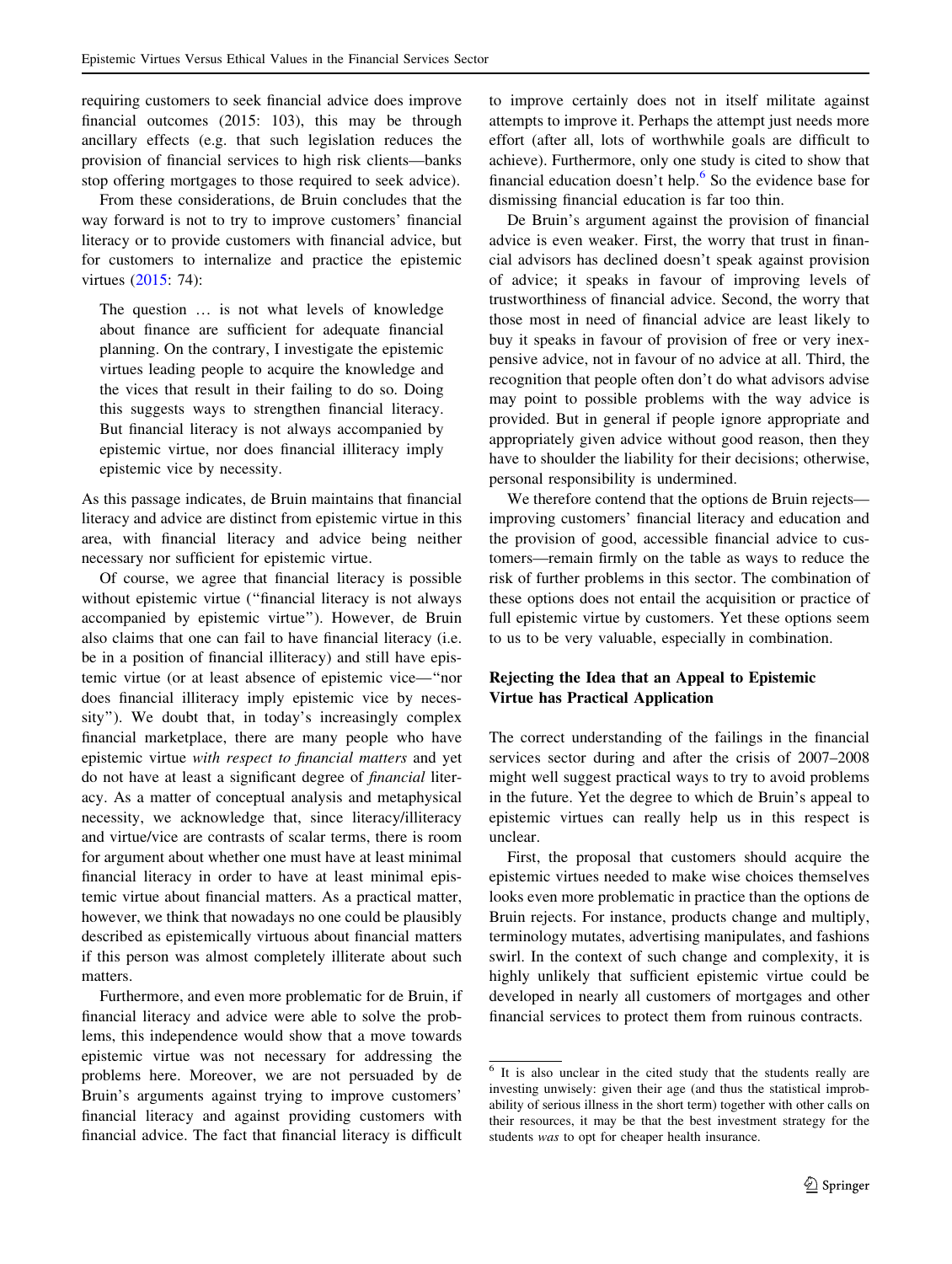Second, not all of the activities that contributed to the financial crisis could be explained by lack of epistemic virtue. For instance, consider the behaviour of the credit rating agencies (CRAs)—such as Moody's, Standard & Poor's, and Fitch—that rated complex mortgage-backed security products. The reluctance of CRAs to adjust the ratings of those products to reflect the value of the underlying assets (in particular following an upward spiral in sub-prime mortgage defaults) seems to have been the result of inherent conflicts of interest rather than a failure in epistemic virtue.<sup>7</sup> This example illustrates how a focus on epistemic virtue alone won't address all issues.

Finally, it is difficult to see how requiring professionals and consumers to acquire and exercise epistemic virtues could be sensibly mandated by regulatory statutes. Financial regulation in the UK is focused fundamentally on duties, not on virtues. For regulations to bring about abstract and qualitative virtues such as love of knowledge, courage, temperance and humility would be difficult, unless these regulations were couched in terms of substantiate positive requirements (in which case, one might think that it was these substantive requirements, rather than the appeal to epistemic virtue per se, which really mattered here). $8$ 

So, in light of our questions about whether good epistemic practices really need to be understood in terms of virtue epistemology (§1), about whether de Bruin establishes a normative ground for epistemic virtues (§2.i), about whether he successfully shows that the situation can only or best be improved by the customers' acquisition of epistemic virtues (§2.ii), and about whether a requirement for epistemic virtue can realistically be embedded within regulatory statutes (§2.iii), we conclude that the case for prioritizing epistemic virtue as a means of averting another global financial crisis is far from proven.

Having argued against de Bruin's recommendation that the way forward is to prioritize epistemic virtue, we will devote the next sections to making some positive suggestions about how to move forward, both in terms of conceptualizing the issues and in terms of practical steps.

#### Banks and Their Relationship to Society

De Bruin argues ([2015:](#page-11-0) 33–34) that the financial services industry should not be viewed as occupying a special place in the world of business: ''In some sense … things that banks do are things we could do for ourselves''. For instance, the role of supplying credit between lenders and

borrowers could be organized and enacted on an individual level, although obviously this would be less efficient than having the relationship mediated by a bank.

We sharply disagree with the idea that the financial services industry does not occupy a special place. From a practical perspective, financial services carried out on a community-wide scale certainly couldn't be left to the whims of individuals. If every time someone needed an overdraft or a small business wanted credit they had to embark on an individual search for a personal creditor, this would be unstable and hugely inefficient and result in vastly less economic growth. The same would be true of individuals with assets that could be lent and the search for trustworthy borrowers. (De Bruin acknowledges these points, 2015: 33–34.) In addition, the role of banks in further financial services (such as providing custodial and management services to pension funds, holding government bonds) is not something that could be easily devolved to individuals. Furthermore, such services as providing safety of deposits and reasonable credit are pivotal to the functioning of productive, innovative, and efficient economies. The vast majority of people in developed economies benefit from having available the services provided by banks. In this sense, as has been recognized elsewhere, the social role of the big banks seems more akin to that of the big utilities. $9$  Finally, the financial services sector occupies a special place in at least some economies

 $7$  This is one of the points at the heart of *The Big Short*, the 2015 film about the financial crisis.

<sup>&</sup>lt;sup>8</sup> Thanks are due to Shazia Khan-Afghan for discussion of this point.

<sup>9</sup> For instance, this was a topic of discussion at the World Economic Forum in 2009 and has more recently been debated in light of moves urging banks to provide banking services to the currently unbanked. For instance, in a letter to bank CEO's in 2016, the Consumer Financial Protection Bureau in the US wrote: ''…having a checking account or a reloadable prepaid account enables consumers to receive wages and benefits, make payments, store funds, and manage their day-to-day lives. These functions are essential to both financial viability and economic mobility, and they represent the enormous value that your institution provides to a large number of Americans on a regular basis'' (see [http://files.consumerfinance.gov/f/201602\\_cfpb\\_](http://files.consumerfinance.gov/f/201602_cfpb_letter-to-banks-on-lower-risk-accounts.pdf) [letter-to-banks-on-lower-risk-accounts.pdf\)](http://files.consumerfinance.gov/f/201602_cfpb_letter-to-banks-on-lower-risk-accounts.pdf). Note that arguing that the big banks occupy a similar social role to the big utility companies does not necessarily entail the view that they should be subject to exactly the same kinds of regulatory regimes, although the two views are often run together. For instance, in a speech in February 2016, Minnesota Federal Reserve President Neel Kashkari, addressing the problem of banks that are too big to fail, suggested as one option turning them into public utilities by forcing them ''to hold so much capital that they virtually can't fail (with regulation akin to that of a nuclear power plant)''; source: [https://www.theguardian.com/busi](https://www.theguardian.com/business/2016/feb/16/finacial-crash-bank-bailout-2008-neel-kashkari-us-banks-too-big-to-fail) [ness/2016/feb/16/finacial-crash-bank-bailout-2008-neel-kashkari-us](https://www.theguardian.com/business/2016/feb/16/finacial-crash-bank-bailout-2008-neel-kashkari-us-banks-too-big-to-fail)[banks-too-big-to-fail.](https://www.theguardian.com/business/2016/feb/16/finacial-crash-bank-bailout-2008-neel-kashkari-us-banks-too-big-to-fail) One reason for thinking matching regulatory regimes would not be well-advised concerns the need for innovation in the financial services sector, which does not seem to be present in the same way within the utility sector. Furthermore, a bank required to hold sufficient capital to make failure virtually impossible would probably not be profitable. At the very least, then, imposing massive capital requirements on banks would probably lead to a huge growth in alternative institutions (such as the FinTechs) which would not be classified as banks and would thus avoid crippling capital constraints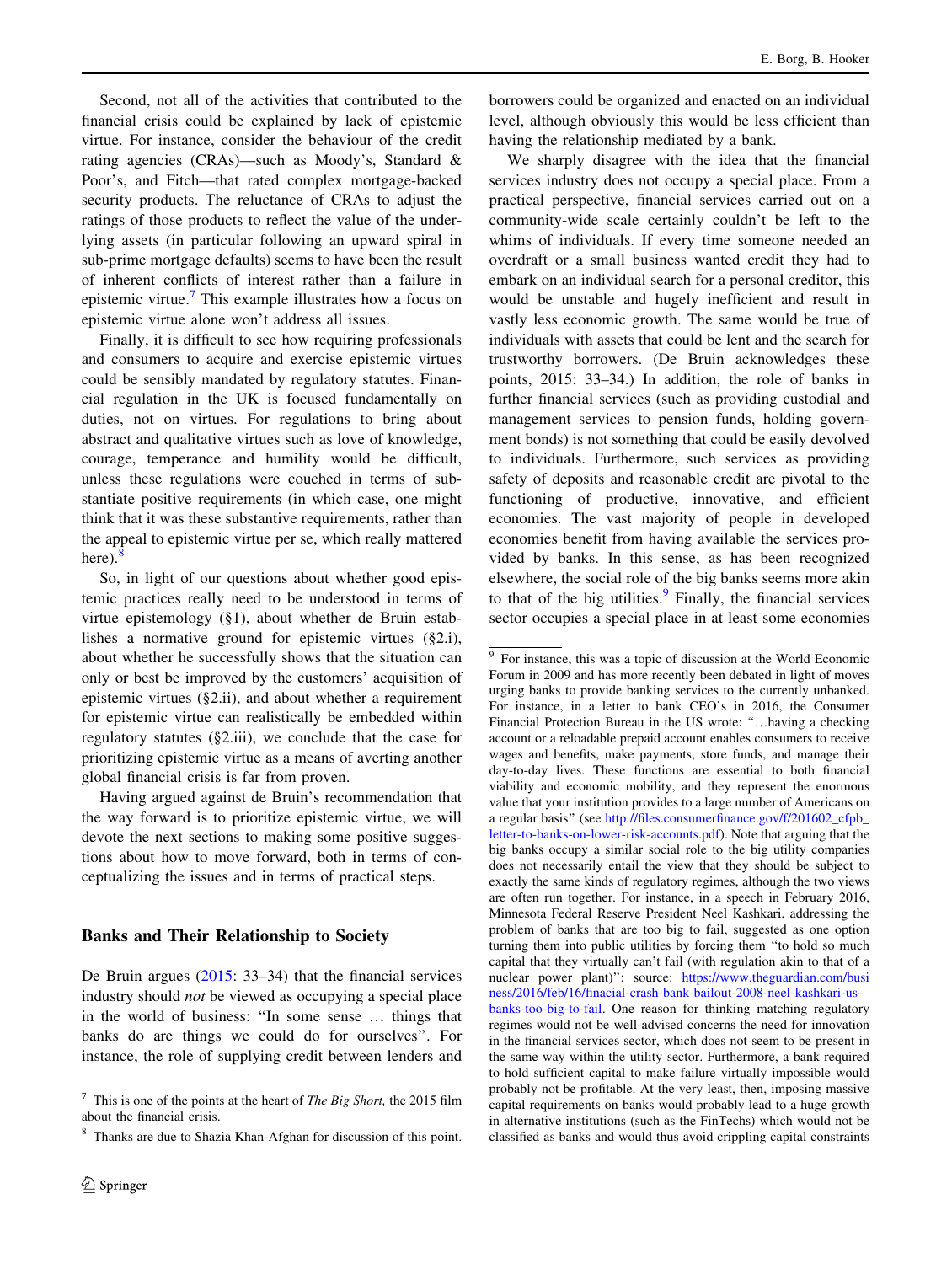because of its scale (e.g. the gross value added for financial corporations—FINCOs—in the UK in 2013 was £250 billion).<sup>10</sup> Since the crisis, in recognition of the special importance that financial institutions have to society, taxpayers (at least in a number of countries including the UK) have become the lenders of last resort for at least some financial institutions.

The combination of these aspects of the big banks supports the idea that they have a special relationship with the societies to which they belong. Because of this special relationship to society, big banks are granted special privileges (such as government support in the form of deposit protection, etc.) but also special purposes and duties—in particular a duty to consider the social good. According to Friedman's model, the sole purpose of a company, beyond compliance with law and with ethical prohibitions, is maximization of shareholder profit. Because of the special relationship that the financial services industry has with society, Friedman's model cannot be appropriate for this sector. We should allow that there are emergent social goals for big banks, goals which relate to social goods, and which emerge because of the complex, reciprocal relationship that big banks have with society. If this is correct, then we should ask how banks can more effectively serve their social goals.

#### Rethinking the Nature of CSR in Financial **Institutions**

Carrroll ([1991\)](#page-11-0) sets out what he calls ''The pyramid of Corporate Social Responsibility (CSR)'', whereby:

- 1. Society requires firms to meet legal responsibilities
- 2. Society requires firms to meet economic/business responsibilities
- 3. Society expects firms to meet ethical responsibilities
- 4. Society desires firms to meet philanthropic responsibilities

De Bruin rejects the pyramid, because, following Friedman, he rejects any requirement for CSR. We agree with de Bruin that the pyramid model should be rejected. But our reasons are the opposite of his.

We accept CSR. What we object to in the pyramid model is its tendency to generate a silo-mentality about CSR. By this silo-mentality, we mean the presumption that the lower levels of the pyramid can be formulated and enacted without reference to any of the higher levels. In contrast with the silo-model for CSR, a better model for CSR is one where the ethical dimension of decisions is integrated throughout the business. This integrated model for CSR speaks against construing CSR as limited to philanthropic activities. Rather, the CSR activities of a firm should promote societal values through the appropriate deployment of the firm's expertise and assets. We suggest that CSR in banks should be more like the pro bono work undertaken in the legal sector, where practitioners not only contribute their time or money to worthy causes but also utilize their professional skills for the wider good.

Rethinking the nature of CSR in the financial sector along these lines could provide a new way to ameliorate problems surrounding financial literacy and thus provide a way to address the problems of epistemic asymmetry that de Bruin rightly identifies in this area. $11$  For instance, as part of their CSR requirements, firms might be encouraged or required to provide basic financial education and impartial advice to the poorest sectors of society, in order to ensure that financial knowledge and understanding (and not just access to information) are improved.<sup>12</sup> If banks took on this role in conjunction with existing bodies that enjoy high levels of public confidence and trust, such as the Citizens Advice Bureau, and if bank employees doing this work were removed from any distorting pressures relating to selling or product placement, we think that banks' taking up this proposal and in a conscientious spirit could provide a significant step on the road towards re-establishing warranted public trust in banks. If banks helped to address the chronic lack of basic financial advice for those on the lowest income levels, this would help to restore and renew the social relationship for banks.

Another practical step that might follow from reconceiving the relationship between banks and wider society concerns the nature of penalties for misbehaviour. Currently the primary sanction for serious misbehaviour involves ever-increasing levels of financial penalty. Yet increased fines do not seem to be preventing scandals, and

Footnote 9 continued

and yet which could offer many of the products and services banks offer more cheaply and easily.

<sup>10</sup> See [http://www.ons.gov.uk/ons/dcp171776\\_421524.pdf.](http://www.ons.gov.uk/ons/dcp171776_421524.pdf)

<sup>&</sup>lt;sup>11</sup> Despite significant government initiatives in this area (at least in the UK), there is reason to think that financial literacy in general remains poor. For example, a 2016 survey by the UK-based Money Advice Service found that a third of 16–17 year olds surveyed had never put money into a bank account and that two in five didn't even have a current account (see [https://www.moneyadviceservice.org.uk/](https://www.moneyadviceservice.org.uk/blog/the-kids-aren-t-alright-just-40-are-taught-money-skills-at-school) [blog/the-kids-aren-t-alright-just-40-are-taught-money-skills-at](https://www.moneyadviceservice.org.uk/blog/the-kids-aren-t-alright-just-40-are-taught-money-skills-at-school)[school](https://www.moneyadviceservice.org.uk/blog/the-kids-aren-t-alright-just-40-are-taught-money-skills-at-school)).

<sup>&</sup>lt;sup>12</sup> Advice and training here might include looking at how to record and monitor income versus outgoings, how to balance holding savings whilst also running a credit card balance, the different kinds of risk associated with different kinds of financial product and, crucially, the investment options for pensions. In this regard, we would highlight programmes like Lloyds ''Money for Life'' (see [https://www.money](https://www.moneyforlifeprogramme.org.uk/) [forlifeprogramme.org.uk/\)](https://www.moneyforlifeprogramme.org.uk/) as a hugely positive step, but argue for the provision of this kind of service for low income adults as well as sixth form students.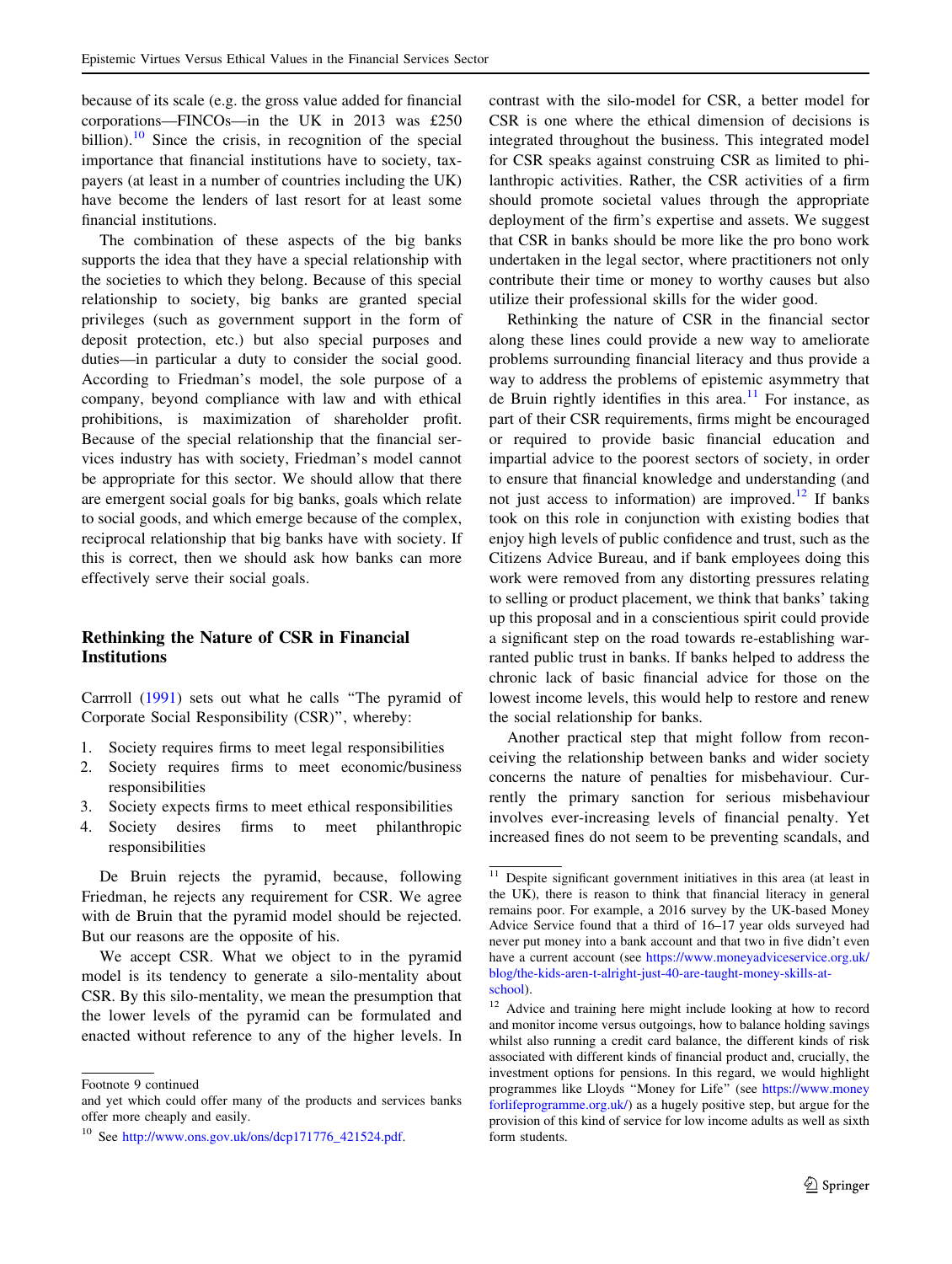public trust continues to be strikingly low. An alternative model, if the rules that govern banks were construed as ways to maintain social cohesion and to benefit all of society, would be to offer an alternative response to misbehaviour. Instead of a simple fine, firms should instead be required to pay for remedial exercises where staff are encouraged and enabled to reflect on the rules in place, exploring the reasons those rules exist and assessing the true cost to society of flouting them.<sup>13</sup> There is a useful analogy to be drawn here, we feel, with recent moves in the UK to promote compliance with road traffic regulations, where offenders are offered, as an alternative to a fine plus penalty points on the licence, the option of attending and paying for a Speed Awareness Course. As AA DriveTech states:

The National Speed Awareness Scheme aims to reduce the speed at which people drive by encouraging them to alter their attitudes towards excessive or inappropriate speed. Offered as an alternative to a speeding fine and penalty points, it helps drivers to gain a fuller understanding of why people drive above the speed limit and the true potential consequences of speeding. $^{14}$ 

From a peak of 2,087,000 in 2005, the number of speeding offences fell rapidly to 1,270,000 in 2009. Although full research remains to be undertaken, the Parliamentary Advisory Council for Transport Safety takes speed awareness courses to have played a major role in this reduction (see Speed and Safety: evidence from published data, Mitchell [2012](#page-11-0)). We suggest that similar moves should be considered to improve compliance with financial regulation.

Bank employees, at all levels, need to be reminded, especially when misbehaviour comes to light, why the rules exist and who and what suffers if they are broken. And

bank employees need to be helped to improve their moral sensitivity. An improved moral sensitivity should help them in working through complex cases, where competing moral demands are operative, to arrive at the right decisions. (As de Bruin ([2014:](#page-11-0) 261) notes ''In order to do the right thing…businesses have to gain knowledge about their stakeholders [too]—that is, about the harms and benefits of the firm's operations to people affected by them''.) Certainly, guided discussion in an atmosphere of cooperation and patience and careful reflection can improve the ability to identify moral issues, to structure relevant considerations, and to avoid fallacies in moral reasoning.<sup>15</sup> We suggest that moral development, rather than the focus on purely epistemic virtue which de Bruin advises, will help to rebuild warranted trust in this sector and help to safeguard against further scandals occurring.

#### Conclusion

There can be no guarantee that there will be no future financial crises. Even now, the housing market hasn't fully corrected, and many companies (and countries and people) have levels of debt that will not be sustainable if there are significant rises in interest rates. Some prudent steps have been taken by governments and regulatory bodies, such as (1) increasing the capital requirements on banks, (2) changes to the provision of bonuses, with greater clawback potential, and (3) the introduction in the UK of the Senior Managers Regime. Alas, very recently there have also been steps backwards and there remains, we suggest, significant work to be done on the culture within banks to prevent further problems. Reflecting on the role that financial services institutions play in western societies, on the special privileges and duties banks have, and on taxpayers' status in at least some cases as lenders of last resort, people are right to demand better behaviour within banks. People are also right to want to see evidence that banks take more seriously their commitment to the public good. The concrete steps we have outlined above are ways in which banks can demonstrate that they are serious about such improvements.

<sup>&</sup>lt;sup>13</sup> This would help to counter the well-known worry that no amount of regulation will curb behaviour which seeks to game the rules and indeed that regulation itself may actually encourage a climate of such gaming. As Mayer [\(2013](#page-11-0): 68) puts it "Since neither incentives nor reputations can be relied on to align the interests of companies with those of society more generally, we turn to third parties, namely governments and regulators, to do this for us. However, all this does is to promote the development of another profitable industry, namely regulatory avoidance, and mechanisms for minimizing the impact of regulation on the pursuit of private gains…The most significant source of failure is [therefore] that we have created a system of shareholder value driven companies whose detrimental effects regulation is supposed to but fails to correct, and in response we seek greater regulation as the only instrument that we believe can address the problem. We are therefore entering a cycle of the pursuit of ever-narrower shareholder interests moderated by steadily more intrusive but ineffective regulation''.

<sup>14</sup> See [http://www.theaa.com/aadrivetech/driver-awareness/speed](http://www.theaa.com/aadrivetech/driver-awareness/speed-awareness-course.html)[awareness-course.html.](http://www.theaa.com/aadrivetech/driver-awareness/speed-awareness-course.html)

<sup>&</sup>lt;sup>15</sup> Carefully tailored courses that force attendees to think how they could legitimately justify their decisions to someone face-to-face would help to raise the ''moral intensity'' (see Jones [1991](#page-11-0)) of ethical problems faced by bankers and others in financial services. That is to say, guided group discussion could help people to reflect better on the full moral dimensions of the issues they face, preventing courses from descending into a mere tick-box exercise (as on-line ethics management programmes are apt to do). The carefully tailored courses we envisage could also help to support a return to the kind of professional integrity stressed by O'Neill [\(2014](#page-11-0)).